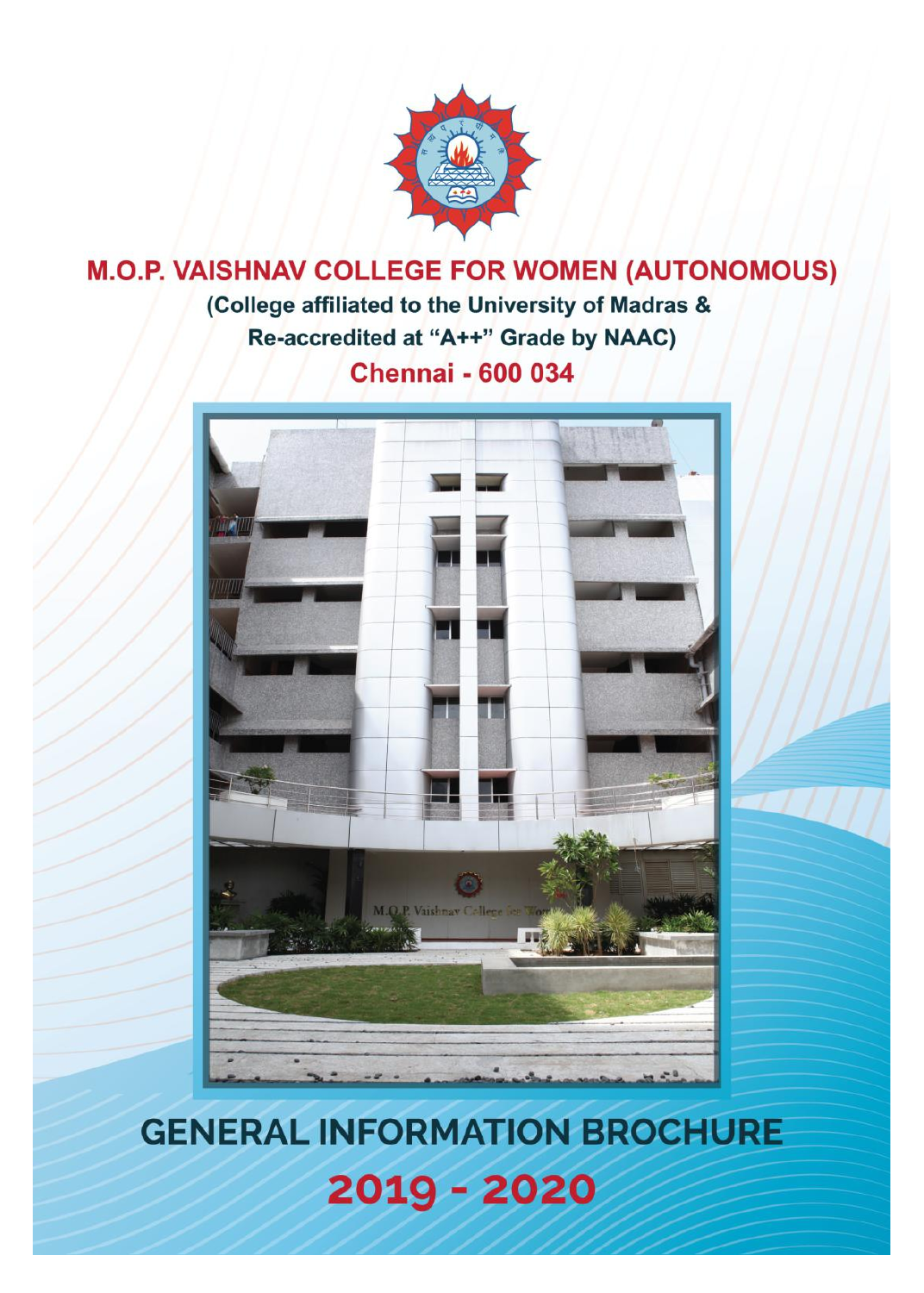# **M.O.P's JOURNEY IN THE EMPOWERMENT OF WOMEN THROUGH QUALITY EDUCATION**

M.O.P. Vaishnav College for Women (Autonomous) is committed to the cause of empowering women through holistic education that would enrich their personality and groom them into academically proficient, self-reliant, motivated, creative, analytical, culturally rich, self-sustained, humane, responsible and confident individuals.

A student who enters the portals of M.O.P. acquires more than a degree. She is

- Trained to identify her hidden talents
- Skillfully equipped to be economically independent
- Aided in developing a holistic personality
- Trained to become an effective communicator
- Trained in the art of management
- Nurtured as a leader with social consciousness

The College was the dream realisation, the result of the determination and sustained efforts of the two trusts, Sri Vallabhacharya Vidya Sabha and Dewan Bahadur M.O.Parthasarathy Aiyengar Charities. Initiated with just three courses **–** B.Com., B.B.A. and B.Sc.(Maths), the college has today 15 UG, 7 PG courses and a Research Programme in the Department of Commerce.

The College, affiliated to the University of Madras, has a strength of more than 3500 students, thus recording a qualitative and quantitative growth. The College has been reaccredited by NAAC (National Assessment & Accreditation Council) with an 'A++' grade and a CGPA of 3.56 on a 4 point scale.

M.O.P. Vaishnav College for Women (Autonomous) also has the distinction of being one of the youngest colleges in the country to have been granted autonomy by the University Grants Commission and the University of Madras.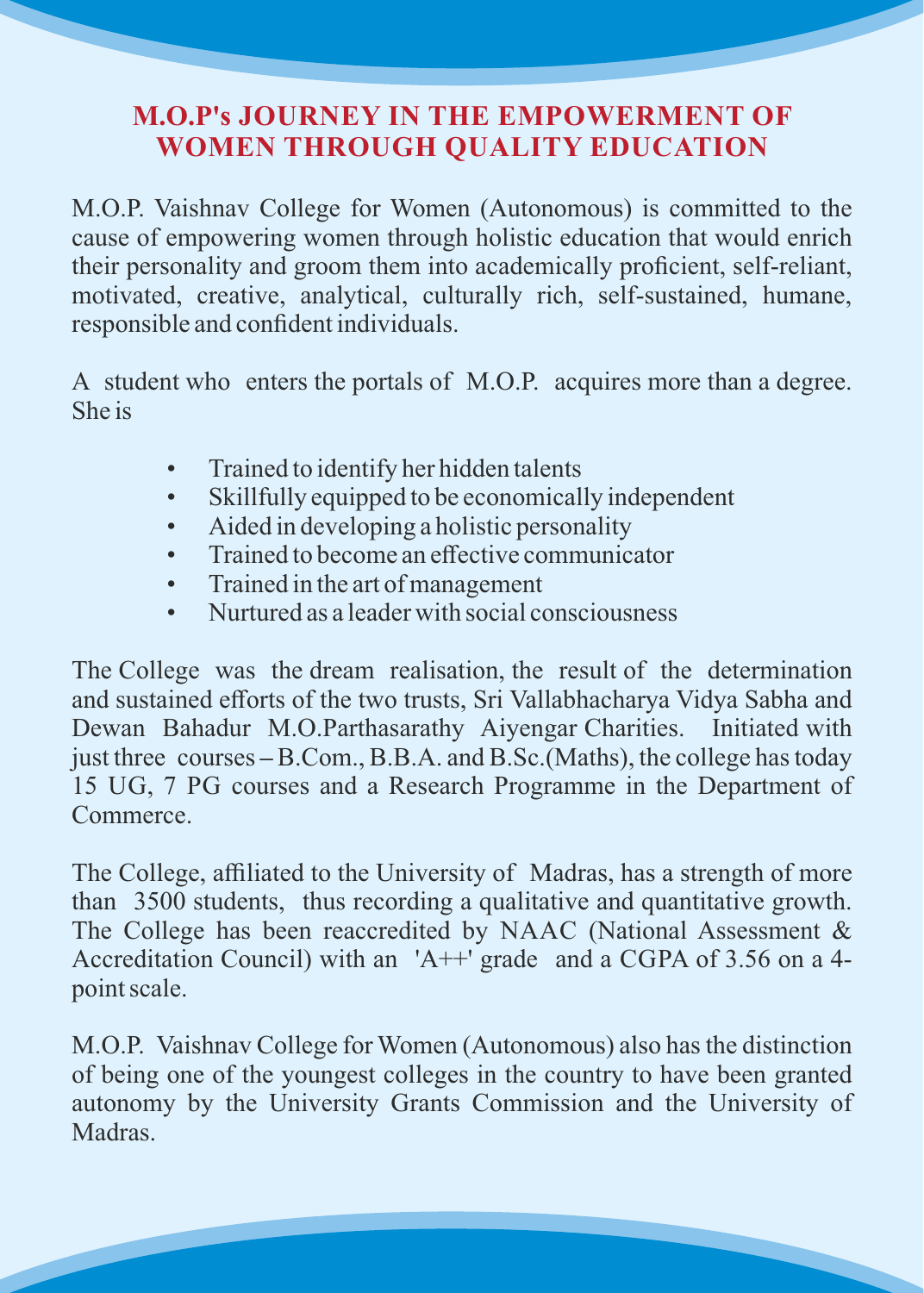# **ELIGIBILITY FOR ADMISSION UNDERGRADUATE COURSES Std XII OR EQUIVALENT**

## **Courses offered in Shift I**

# **SCHOOL OF BUSINESS**

- **B.Com. (Accounting & Finance)** Commerce / Business Studies, Accountancy with Mathematics in Std XII
- **B.B.A. (Bachelor of Business Administration)** Commerce / Business Studies, Accountancy with Mathematics in Std XII

# **SCHOOL OF INFORMATION TECHNOLOGY**

- **B.Sc. (Computer Science)** Any group in Std XII with Mathematics / Business Mathematics
- **B.Sc. (Mathematics)** Any group in Std XII with Mathematics

#### **SCHOOL OF MEDIA**

- **B.Sc. (Visual Communication)** Any group in Std XII **Admission through Entrance Test**
- **B.Sc. (Electronic Media)** Any group in Std XII **Admission through Entrance Test**
- **B.A. (Journalism)** Any group in Std XII

#### **SCHOOL OF FOOD SCIENCE**

**B.Sc. (Food Science and Management)** Any group in Std XII

# **SCHOOL OF SOCIAL SCIENCE**

**B.A. (Sociology)** Any group in Std XII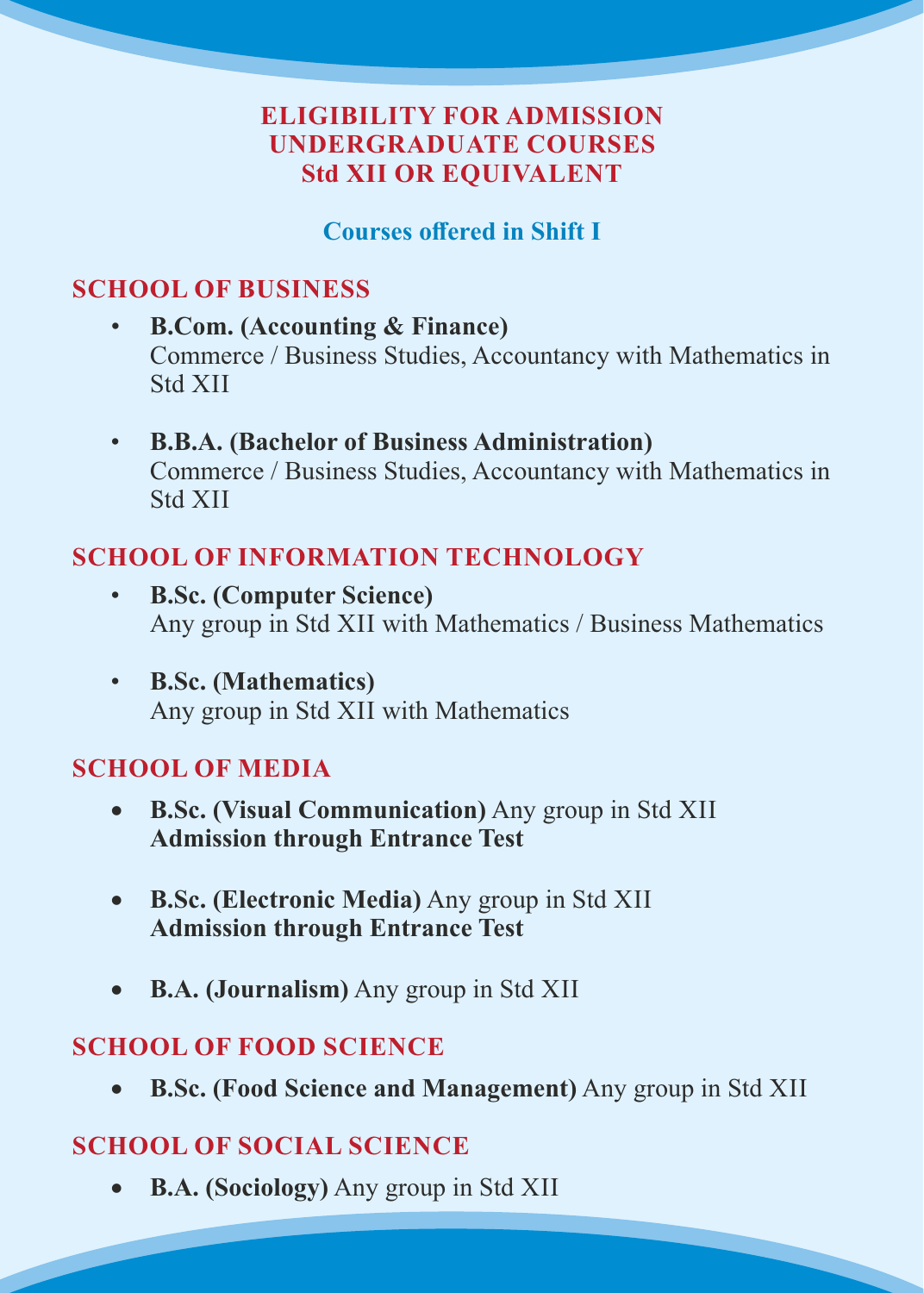## **Courses offered in Shift II**

#### **SCHOOL OF BUSINESS**

- **B.Com. (Accounting & Finance)** Commerce / Business Studies, Accountancy with Mathematics in Std XII
- **B.Com. (Marketing Management) &**
- **B.Com. (Corporate Secretaryship)** Commerce / Business Studies, Accountancy with or without Mathematics in Std XII
- **B.Com. (Hons.):** With special coaching for CA Commerce / Business Studies, Accountancy with Mathematics in Std XII
- **B.A. (Economics)**  Any stream in Std XII with Economics
- **B.B.A. (Bachelor of Business Administration)** Commerce / Business Studies, Accountancy with or without Mathematics in Std XII

#### **SCHOOL OF INFORMATION TECHNOLOGY**

 **B.C.A. (Bachelor of Computer Applications)** Any group in Std XII with Mathematics / Business Mathematics

#### **SCHOOL OF SOCIAL SCIENCE**

**B.Sc. (Psychology)** Science group in Std XII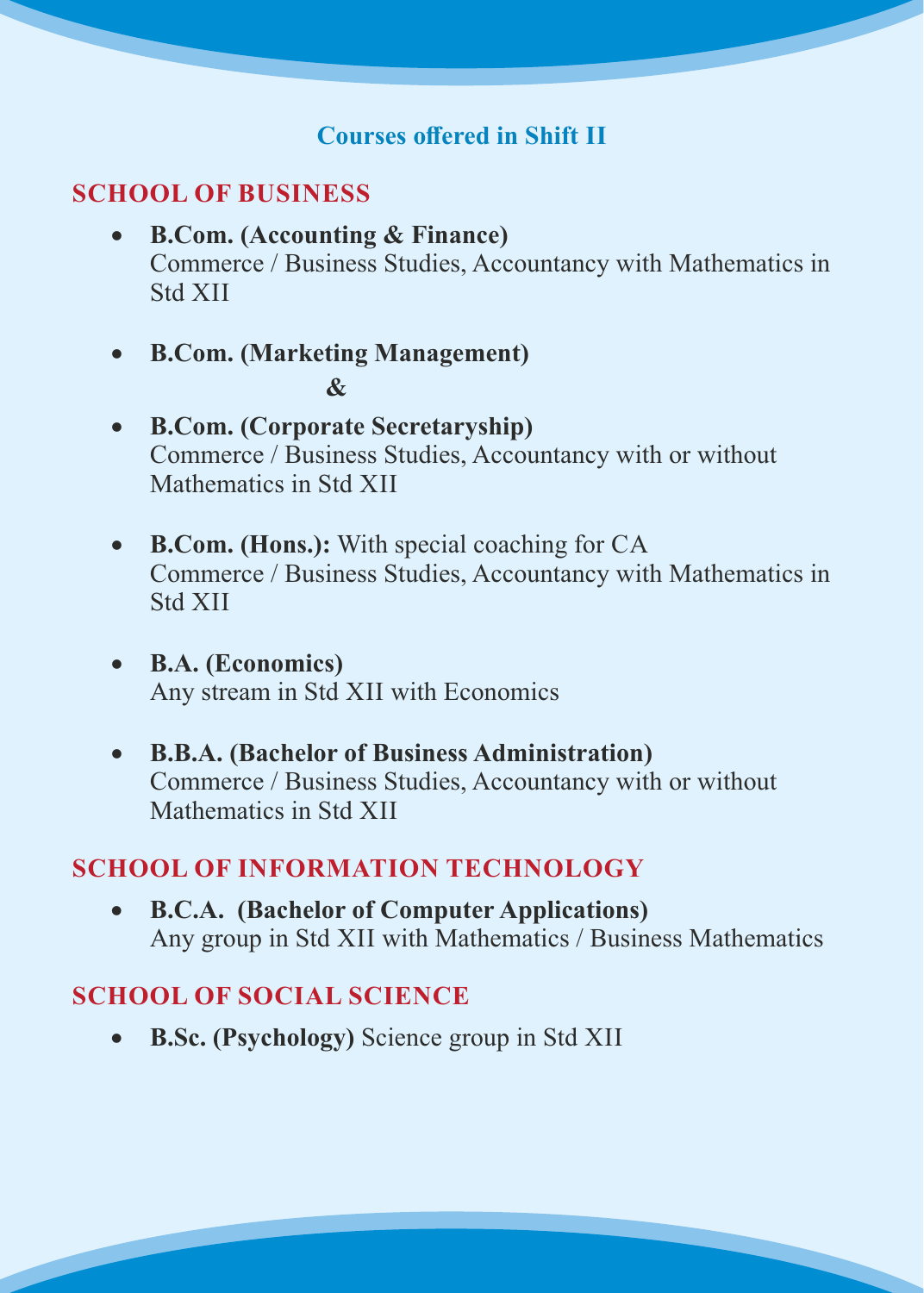# **POSTGRADUATE COURSES**

- **M.B.A.** Any Degree with valid TANCET / MAT Score
- **M.Com.** Degree in B.Com. (Any Stream) / B.B.A.
- **M.A. (Human Resource Management)** Any Degree
- **M.A. (Media Management)** Any Degree
- **M.A. (Communication)** Any Degree
- **M.Sc. (Information Technology)** Degree in Computer Science, B.C.A., B.Sc. (Mathematics) or any Degree with Mathematics as a subject
- **M.Sc. (Food Technology and Management)** A related or an allied Degree in Life Sciences / Home Science / Nutrition / Food Science or Chemical Sciences

**Admission for all PG courses through entrance test.**

# **RESEARCH DEPARTMENT**

**Ph.D. in Commerce**